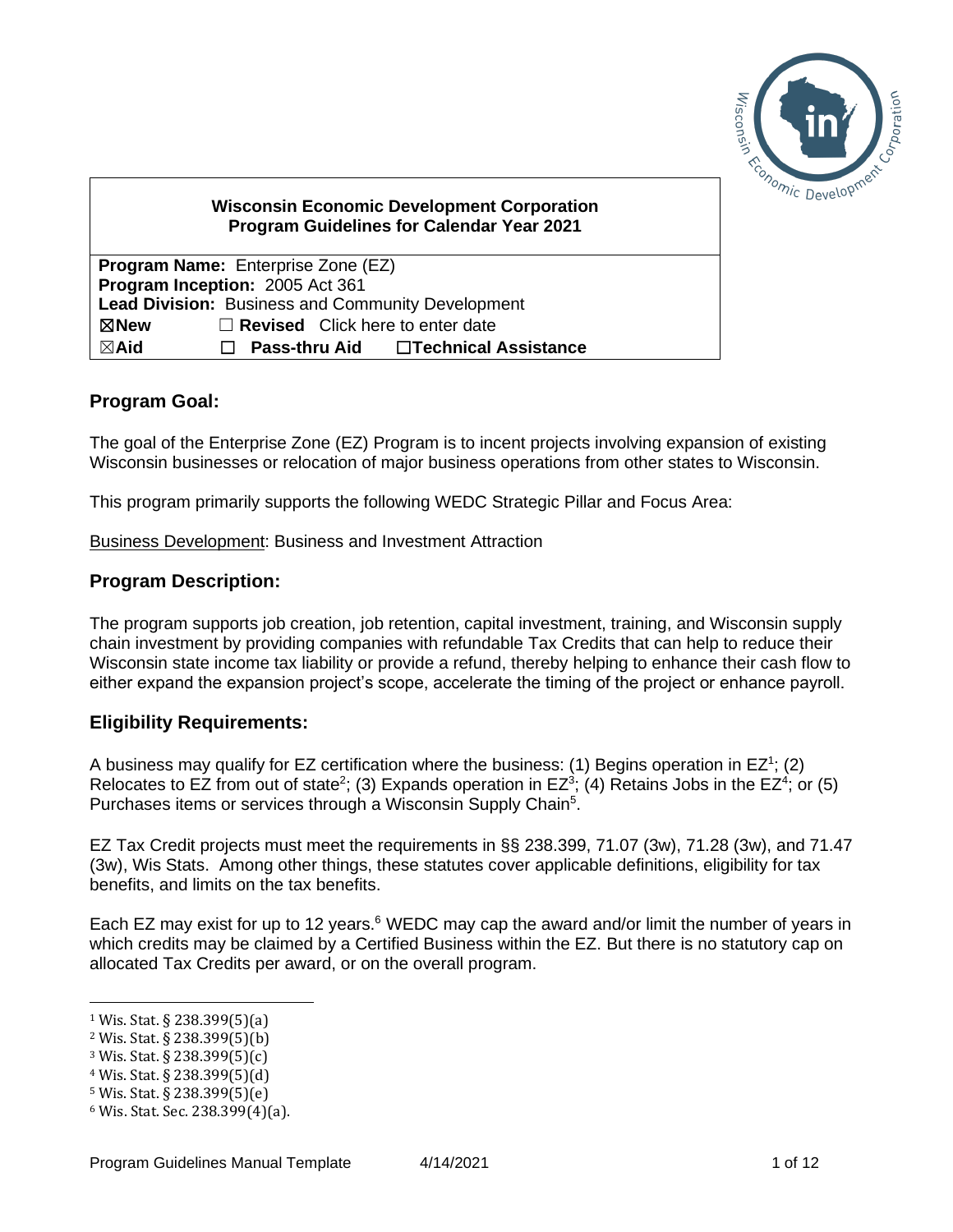#### **Definitions:**

Wisconsin <sup>O</sup>rporation Conomic Development

The following definitions supplement those in §§ 238.399, 71.07 (3w), 71.28 (3w), 71.47 (3w) Wis Stats.

- "Base Year" means the taxable year beginning during the calendar year prior to the calendar year in which the enterprise zone in which the Certified Business is located takes effect.<sup>7</sup>
- "Certified Business" means a business certified by WEDC as eligible to earn Tax Credits based on the parameters of this guideline and based on the business' total number of Eligible Employees in the State of Wisconsin as determined by the Federal Employment Identification Number ("FEIN") under which the business files its taxes.
- "Certification Date" means the date, designated by WEDC, on which the eligibility to earn Tax Credits begins. No activities occurring prior to the Certification Date will be considered in allocating Tax Credits.
- "Eligible Training Cost" means (1) the cost of the trainer; (2) the cost of the training materials; (3) the wages of the trainee while in a classroom setting; or (4) the costs of the trainer and the wages of the trainee while in an on-the-job or job shadowing setting.<sup>8</sup> Eligible training costs do not include travel expenses, food or lodging.
- A "Full-Time Employee": means an individual who is employed in a regular, nonseasonal job for which the annual pay is more than the amount determined by multiplying 2,080 by 150 percent of the federal minimum wage, and an individual in the position is offered the retirement, health, and other benefits that are equivalent to the retirement, health, and other benefits offered to an individual who is required to work at least 2,080 hours per year.<sup>9</sup>

Employees that do not meet the definition will not be counted toward headcount or wages.

- A "Partial-Year Employee" means an individual who only worked part of the year due to their hiring or termination dates, who would have met the Full-Time Employee definition had they worked the full year. Part-time or seasonal employees do not count as Partial-Year Employees.
- "Ineligible Business" means businesses ineligible for Tax Credits unless extraordinary circumstances exist, including but not limited to a serious threat of a business leaving the state, significant job creation or retention, or Significant Capital Investment, and such extraordinary circumstances are approved by the Board of Directors' Awards Administration Committee. Such Ineligible Businesses include:
	- o Payday loan and title loan companies

<sup>7</sup> Wis. Stat. Sec. 71.07(3w)(a)1; Wis. Stat. Sec. 71.28(3w)(a)1; Wis. Stat. Sec. 71.47(3w)(a)1.

<sup>8</sup> Wis. Stat. Sec. 71.07(3w)(bm)1; Wis. Stat. Sec. 71.28(3w)(bm)1; Wis. Stat. Sec. 71.47(3w)(bm)1.

<sup>9</sup> While there are two statutory definitions of Full-Time Employee, WEDC utilizes the above identified definition in its contracts: Wis. Stat. Sec. 238.399(1)(am)2.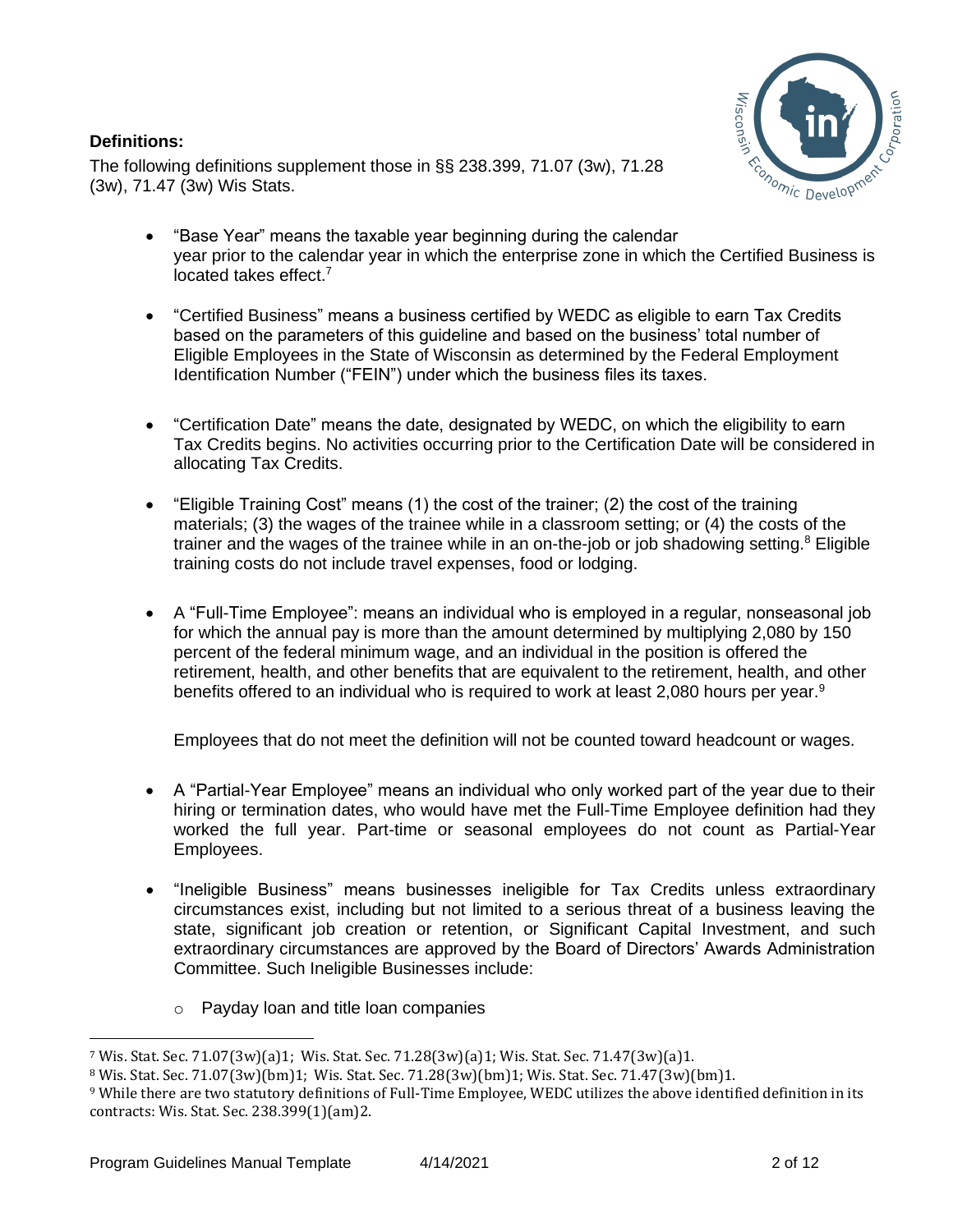- o Telemarketing other than inbound call centers
- o Pawn shops
- o Media outlets
- o Retail
- o Farms
- o Primary care medical facilities
- o Financial Institutions
- $\circ$  The hospitality industry
- "Significant Capital Expenditure" means a capital investment in a WEDC-designated EZ, beyond a Certified Business's normal capital expenditures, that is needed to achieve a specific purpose agreed to by WEDC.<sup>10</sup>
- "Significant Capital Investment" means a capital investment in excess of \$10 million in a WEDC-designated EZ, beyond a Certified Business's normal capital expenditures, that is needed to achieve a specific purpose agreed to by WEDC. <sup>11</sup>
- "Significant Supply Chain" means a business that has a supply chain in the state which is designated by WEDC as significant. In determining whether the chain is significant, WEDC may consider any of the following factors:
	- o The number of employees throughout the supply chain
	- $\circ$  The number of suppliers in the supply chain
	- $\circ$  The total cost of the components purchased from the supply chain
	- o The number of units purchased from the chain
- "Tax Credits" means the EZ Tax Credits authorized pursuant to Wisconsin Statutes §§ 238.399, 71.07 (3w), 71.28 (3w), 71.47 (3w)
- "Taxable Year" means the taxable period upon the basis of which the taxable income of the taxpayer is computed for federal income tax purposes.<sup>12</sup>
- "Tier I county or municipality" and "Tier II county or municipality" means a county or municipality so designated by WEDC. In designating either a Tier I county or municipality or a Tier II county or municipality, WEDC will consider the most current data available for the area and state using the following indicators:
	- o Unemployment rate
	- o Percentage of families with incomes below the poverty line
	- o Median family income
	- o Median per capita income
	- o Average annual wage
	- o Manufacturing assessment values by county
	- $\circ$  Other significant or irregular indicators of economic distress such as a natural disaster, or plant closings and layoffs $13$



<sup>10</sup> Wis. Stat. Sec. 238.399(6)(g)3.

<sup>11</sup> Wis. Stat. Sec. 238.399(6)(g)2m.

<sup>12</sup> Wis. Stat. Sec. 71.01(12),

<sup>13</sup> Wis. Stat. § 238.399(6)(g)(1)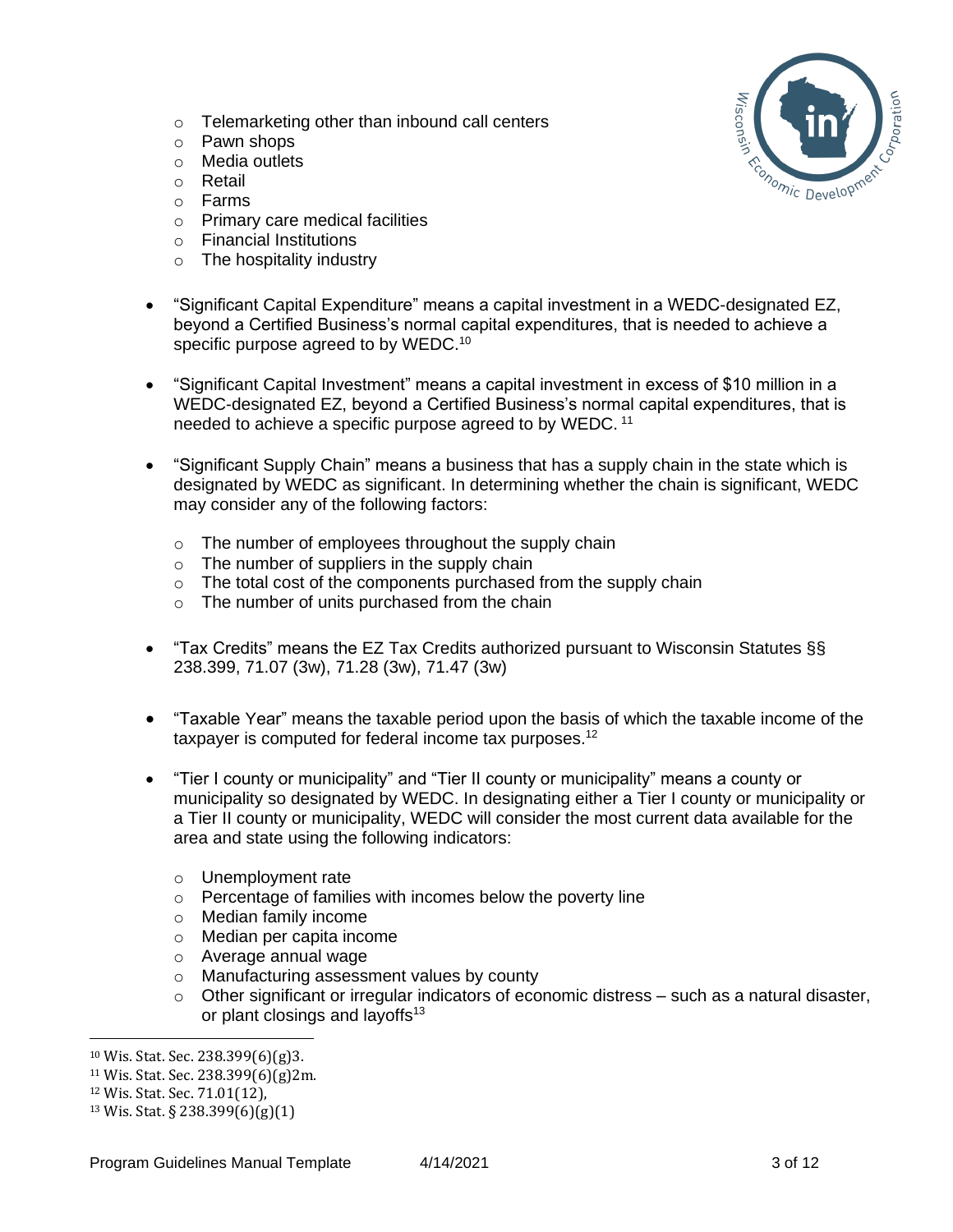

In determining a distressed county (Tier 1), each category above will annually be assigned a value between 1-72 with 72 being the highest distress ranking and an aggregate score for each county considering the 7 factors. The counties are ranked by their aggregate score with the highest-ranked one-third (24) counties considered distressed. Additionally, the City of Milwaukee and any county with two top-ten distress rankings in any given category will also be considered distressed.

• "Zone Payroll" means the amount of state payroll that is attributable to wages paid to Full-Time Employees for services that are performed in an EZ. Zone Payroll does not include the amount of wages paid to any Full-Time Employees that exceeds \$100,000.<sup>14</sup>

#### **Enterprise Zone Designation**

Designation of Enterprise Zone is based on the following factors.<sup>15</sup>

- Indicators of the area's economic need, data regarding household income, average wages, the condition of property, housing values, population decline, job losses, infrastructure and energy support, the rate of business development, and the existing resources available to the area.<sup>16</sup>
- The effect of designation on other initiatives and programs to promote economic and community development in the area, including job retention, job creation, job training, and creating highpaying jobs.<sup>17</sup>
- Preference is given based on the greatest economic need to the extent possible.<sup>18</sup>

WEDC designates Enterprise Zones based on company specific projects. In determining whether to designate an EZ, WEDC may evaluate a wide range of factors including the following:

- Whether the project might not occur without the allocation of Tax Credits.
- The extent to which the project will increase employment in this state.
- The extent to which the project will contribute to the economic growth of this state.
- The extent to which the project will increase geographic diversity of available Tax Credits throughout this state.
- The financial soundness of the business.
- Whether the business offers health, retirement and other benefits.
- Any previous financial assistance that the business received from the Department of Commerce/WEDC.

WEDC shall designate at least three Enterprise Zones in political subdivisions of less than 5,000 and at least two in political subdivisions with populations between 5,000 and 30,000.<sup>19</sup> WEDC shall specify whether an Enterprise Zone is located in a Tier I county or municipality or a Tier II county or municipality.<sup>20</sup>

<sup>14</sup> Wis. Stat. Sec. 71.07(3w)(a)6; Wis. Stat. Sec. 71.28(3w)(a)6; Wis. Stat. Sec. 71.47(3w)(a)6. "State Payroll" is defined in Wis. Stat. Sec. 71.07(3w)(a)5; Wis. Stat. Sec. 71.28(3w)(a)5; Wis. Stat. Sec. 71.47(3w)(a)5.

<sup>15</sup> Wis. Stat. Sec. 238.399(3)(b).

<sup>16</sup> Wis. Stat. § 238.399(3)(b)(1)

<sup>17</sup> Wis. Stat. § 238.399(3)(b)(2)

<sup>18</sup> Wis. Stat. § 238.399(3)(c)

<sup>19</sup> Wis. Stat. Sec. 238.399(3)(d).

<sup>20</sup> Wis. Stat. Sec. 238.399(3)(bm).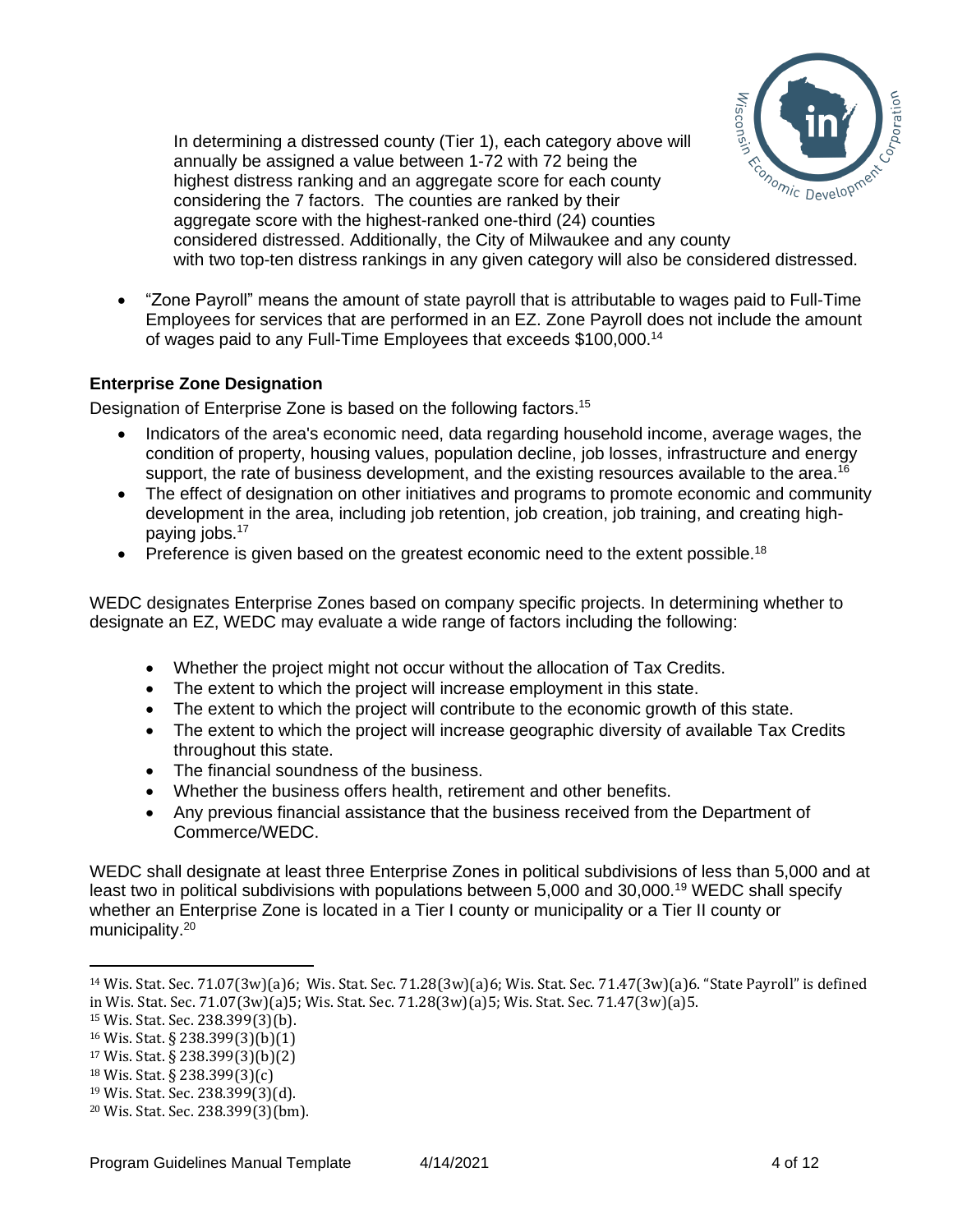#### **Certification**

Wisconsin oratio Ronomic Development

A business may qualify for EZ certification in the following five circumstances where the business:

- **1. Begins operation in EZ**<sup>21</sup>
- **2. Relocates to EZ from out of state**<sup>22</sup>
	- a. The business must offer compensation and benefits to employees in the EZ that are at least as favorable as those offered to employees working outside the zone for the same type of work.
- **3. Expands operation in EZ** (Must meet either sub. a or sub. b)
	- a. Increase Personnel by 10%<sup>23</sup>
		- i. The business enters into an agreement to claim benefit only for years in which the business maintains increased level of personnel; and
		- ii. Compensation and benefit for employees in the EZ that are at least as favorable as those offered to employees working in Wisconsin but outside zone

"Personnel" defined to include both (1) A business' employees in an enterprise zone and (2) Individuals who provide services to a business as independent contractors in this state. <sup>24</sup>

- b. Significant Capital Investment <sup>25</sup>
	- i. The business enters into an agreement to claim benefit only for years in which the business maintains increased level of capital investment; and
	- ii. Compensation and benefit for employees in the EZ that are at least as favorable as those offered to employees working in Wisconsin but outside zone

## **4. Retains Jobs in the EZ**<sup>26</sup>

- a. But must also make a Significant Capital Investment in property located in enterprise zone and, unless EZ located in Rural Zone, must either:
	- i. Qualify as a manufacturer with Significant Supply Chain in state; or
	- ii. Or have more than 500 Full-Time Employees in EZ

## **5. Wisconsin Supply Chain**<sup>27</sup>

a. Business located in the EZ purchases substantial amounts of tangible personal property, items, property or goods or services from Wisconsin vendors

<sup>21</sup> Wis. Stat. Sec. 238.399(5)(a).

<sup>22</sup> Wis. Stat. Sec. 238.399(5)(b).

<sup>23</sup> Wis. Stat. Sec. 238.399(5)(c)1.

<sup>24</sup> Wis. Stat. Sec. 238.399(1)(bm).

<sup>25</sup> Wis. Stat. Sec. 238.399(5)(c)2.

<sup>26</sup> Wis. Stat. Sec. 238.399(5)(d).

<sup>27</sup> Wis. Stat. Sec. 238.399(5)(e).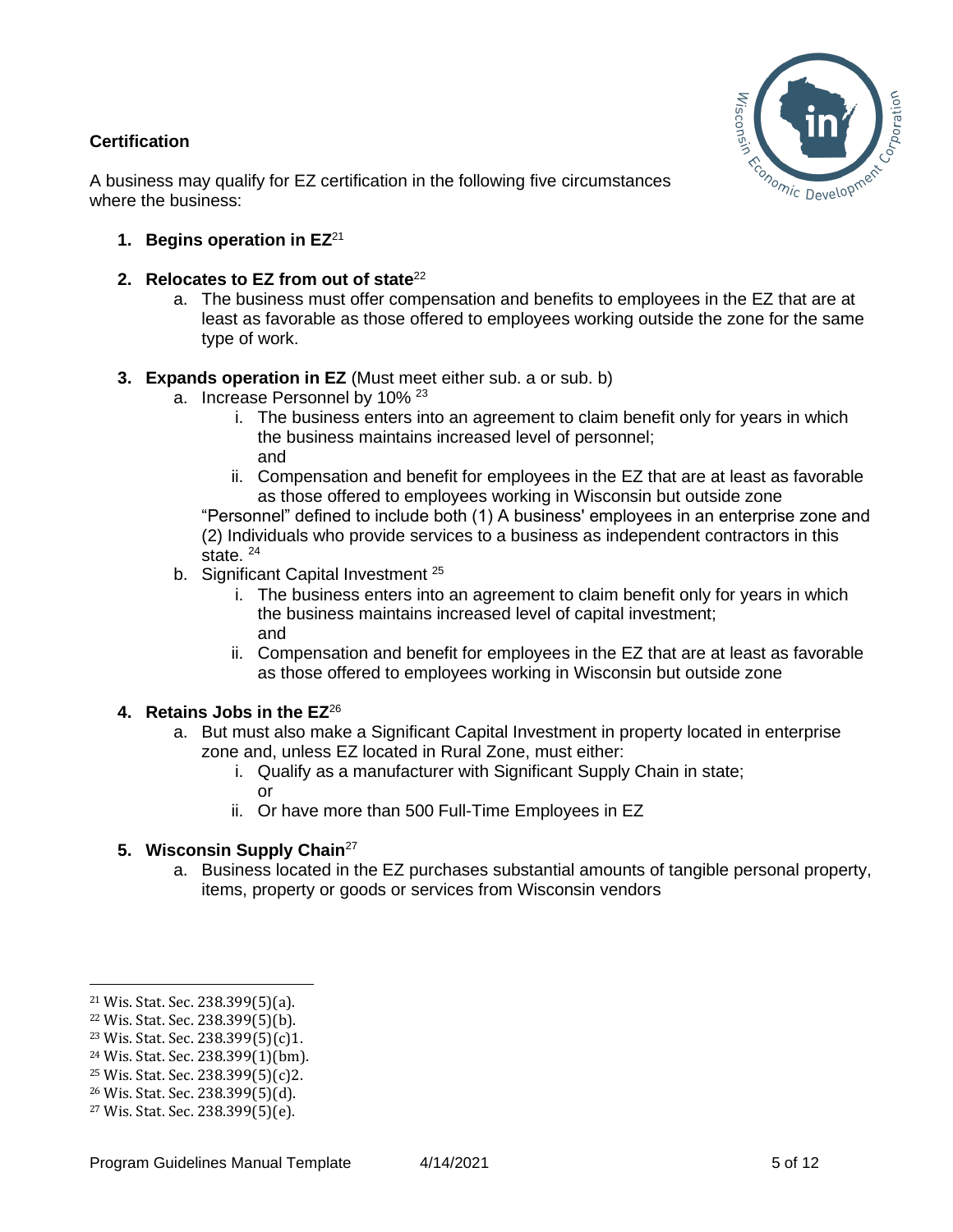The corporation shall revoke the certification<sup>28</sup> to claim tax benefits if the person does any of the following:



- Supplies false or misleading information to obtain tax benefits.
- Leaves the enterprise zone to conduct substantially the same business outside of the enterprise zone.
- Ceases operations in the enterprise zone and does not renew operation of the business or a similar business in the enterprise zone within 12 months.

## **Tax Credits Calculation**

A Certified Business may qualify for Tax Credits only for eligible activities that occur after the Certification Date established by WEDC. A Certified Business may be eligible to earn Tax Credits for multiple eligible activities. The amount of Tax Credits earned for each activity shall align with the following calculations, capped at amounts determined by WEDC to be reflective of the economic impact the project will have in the state of Wisconsin.

A Certified Business may qualify for EZ Tax Credits in one or more of the following categories: Job Creation, Job Retention, Training Tax Credit, Capital Investments, and Wisconsin Supply Chain. Each are described in detail herein.

## *Job Creation Tax Credit Calculation*: 29

Business would be entitled to a credit of up to seven percent (7%) as identified in the following 5 step calculation.

**Step 1: Identify "New Full-Time Employees.**"<sup>30</sup> For calculation purposes, the New Full-Time Employees are identified as the lesser of: <sup>31</sup>

- **New Full-Time Employees in the EZ**: The number of Full-Time Employees in the EZ in the taxable year minus the number of Full-Time Employees in the EZ in the base year; or
- **New Full-Time Employees in the State**: The number of Full-Time Employees in the state in the taxable year minus the number of Full-Time Employees in the state in the base year.

Partial Year Employees are included in the calculation as follows:

- Partial-Year Employees whose employment was terminated prior to the end of the taxable year will not be counted as a New Full-Time Employee.
- Partial-Year Employees employed as of the end of the taxable year will be counted as a New Full-Time Employee.

**Step 2: Identify "Average Zone Payroll**." Determine the recipient's average Zone Payroll by dividing the total wages of Full-Time Employees employed in the EZ in the taxable year by the number of Full-Time Employees employed in the EZ in the taxable year.<sup>32</sup> Any wages earned by a Full-Time employee in excess of one hundred thousand dollars (\$100,000) will not be counted in this calculation; $^{33}$ 

<sup>28</sup> Wis. Stat. Sec. 238.399(6)(b).

<sup>&</sup>lt;sup>29</sup> Wis. Stat. Sec. 71.07(3w)(b); Wis. Stat. Sec. 71.28(3w)(b); Wis. Stat. Sec. 71.47(3w)(b).

<sup>30</sup> Wis. Stat. Sec. 238.399 (1) (am).

<sup>31</sup> Wis. Stat. Sec. 71.07(3w)(b)1; Wis. Stat. Sec. 71.28(3w)(b)1; Wis. Stat. Sec. 71.47(3w)(b)1.

<sup>32</sup> Wis. Stat. Sec. 71.07(3w)(b)2; Wis. Stat. Sec. 71.28(3w)(b)2; Wis. Stat. Sec. 71.47(3w)(b)2.

<sup>33</sup> Wis. Stat. Sec. 71.07(3w)(a)6; Wis. Stat. Sec. 71.28(3w)(a)6; Wis. Stat. Sec. 71.47(3w)(a)6.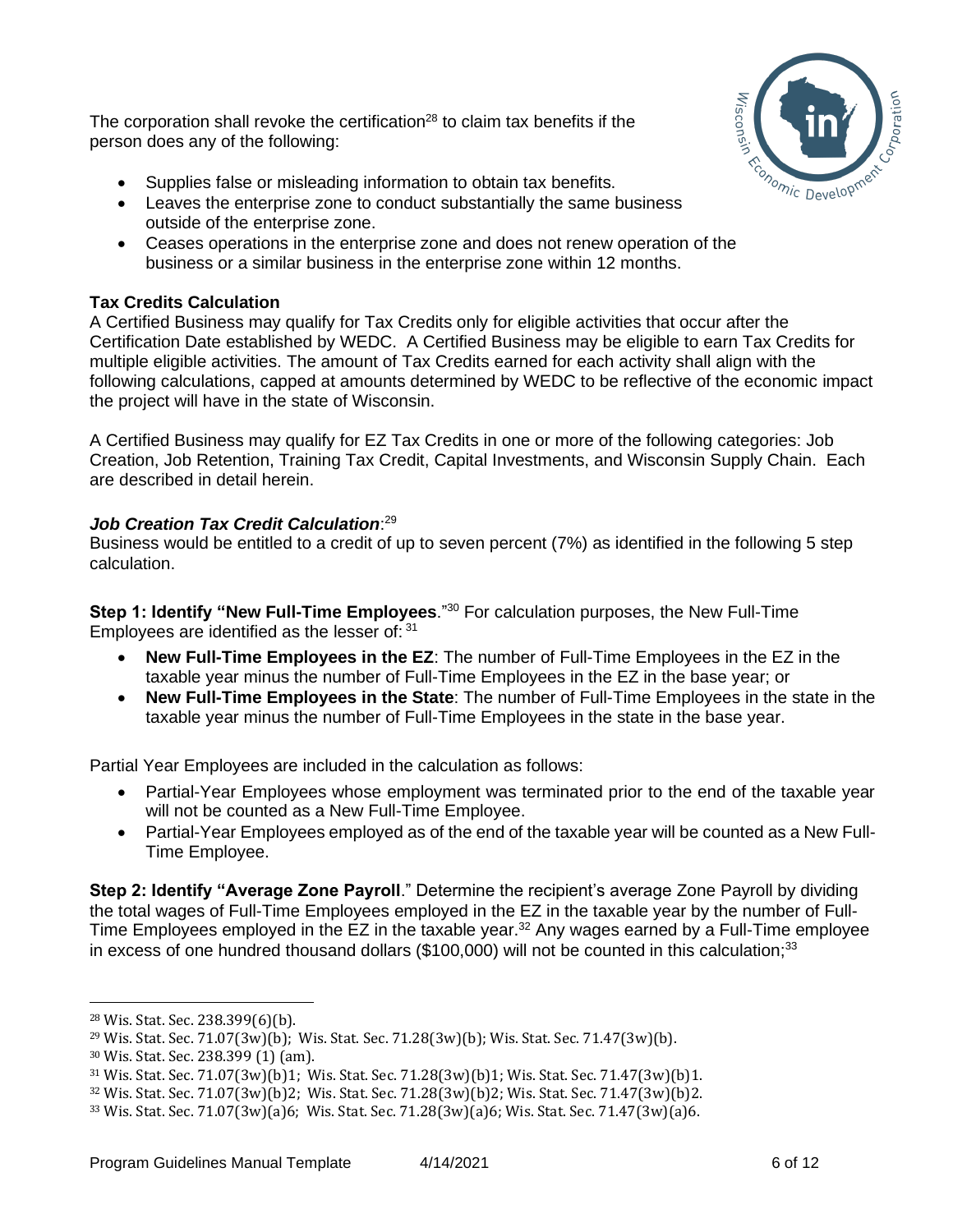**Step 3**: **Calculate** "**Average Eligible Wage Amount**." Subtract the minimum threshold (depending on the Tier) as identified below from the Average Zone Payroll.<sup>34</sup>

• Tier 1: 2,080 multiplied by 150 percent of the federal minimum wage



• Tier 2: \$30,000

**Step 4: Calculate "Creditable Wage Amount**." Multiply the Average Eligible Wage Amount by the New Full-Time Employees in the zone.<sup>35</sup> After identifying the total wages for all New Full-Time Employees, add the qualified wages for all Partial-Year Employees.

**Step 5: Job Creation Credit Determination**. Multiply the Creditable Wage Amount by the credit percentage (which cannot exceed 7 percent).<sup>36</sup>

Full-Time Employees created and awarded Job Creation Tax Credits shall be maintained for the duration of the EZ, measured as of the last day of the maintenance period, and may be subject to additional contractual requirements as required by WEDC.

# *Job Retention Tax Credit Calculation*: 37

Business would be entitled to a credit of up to seven percent (7%) as identified in the following calculation.

To qualify, the total number of Full-Time Employees must be equal to or greater than the total number of Full-Time Employees in the base year to earn retention credits. The calculation of Job Retention credits cannot include wages paid to any Full-Time Employee that exceeds \$100,000. 38

**Step 1: Confirm "Retained Employees**." The number of Retained Employees must be equal to or greater than the Full-Time Employees identified in the base year.

Partial-Year Employees are included in this calculation as follows:

- Partial-Year Employees whose employment was terminated prior to the end of the taxable year will not be counted as a Full-Time Employee.
- Partial-Year Employees employed as of the end of the taxable year will be counted as a Full-Time Employee.

**Step 2: Confirm "Base Year Zone Payroll.**" Current Zone Payroll must be the same or more than Base Year Zone Payroll. Wages for all Partial-Year Employees are included in these calculations.

**Step 3: Job Retention Credit Determination**." Multiply the Base Year Zone Payroll by the credit percentage (which cannot exceed seven percent (7%)).

<sup>34</sup> Wis. Stat. Sec. 71.07(3w)(b)3; Wis. Stat. Sec. 71.28(3w)(b)3; Wis. Stat. Sec. 71.47(3w)(b)3.

<sup>35</sup> Wis. Stat. Sec. 71.07(3w)(b)4; Wis. Stat. Sec. 71.28(3w)(b)4; Wis. Stat. Sec. 71.47(3w)(b)4.

<sup>36</sup> Wis. Stat. Sec. 71.07(3w)(b)5; Wis. Stat. Sec. 71.28(3w)(b)5; Wis. Stat. Sec. 71.47(3w)(b)5.

<sup>37</sup> Wis. Stat. Sec. 71.07(3w)(bm)2; Wis. Stat. Sec. 71.28(3w)(bm)2; Wis. Stat. Sec. 71.47(3w)(bm)2.

<sup>38</sup> Wis. Stat. Sec. 71.07(3w)(a)6; Wis. Stat. Sec. 71.28(3w)(a)6; Wis. Stat. Sec. 71.47(3w)(a)6.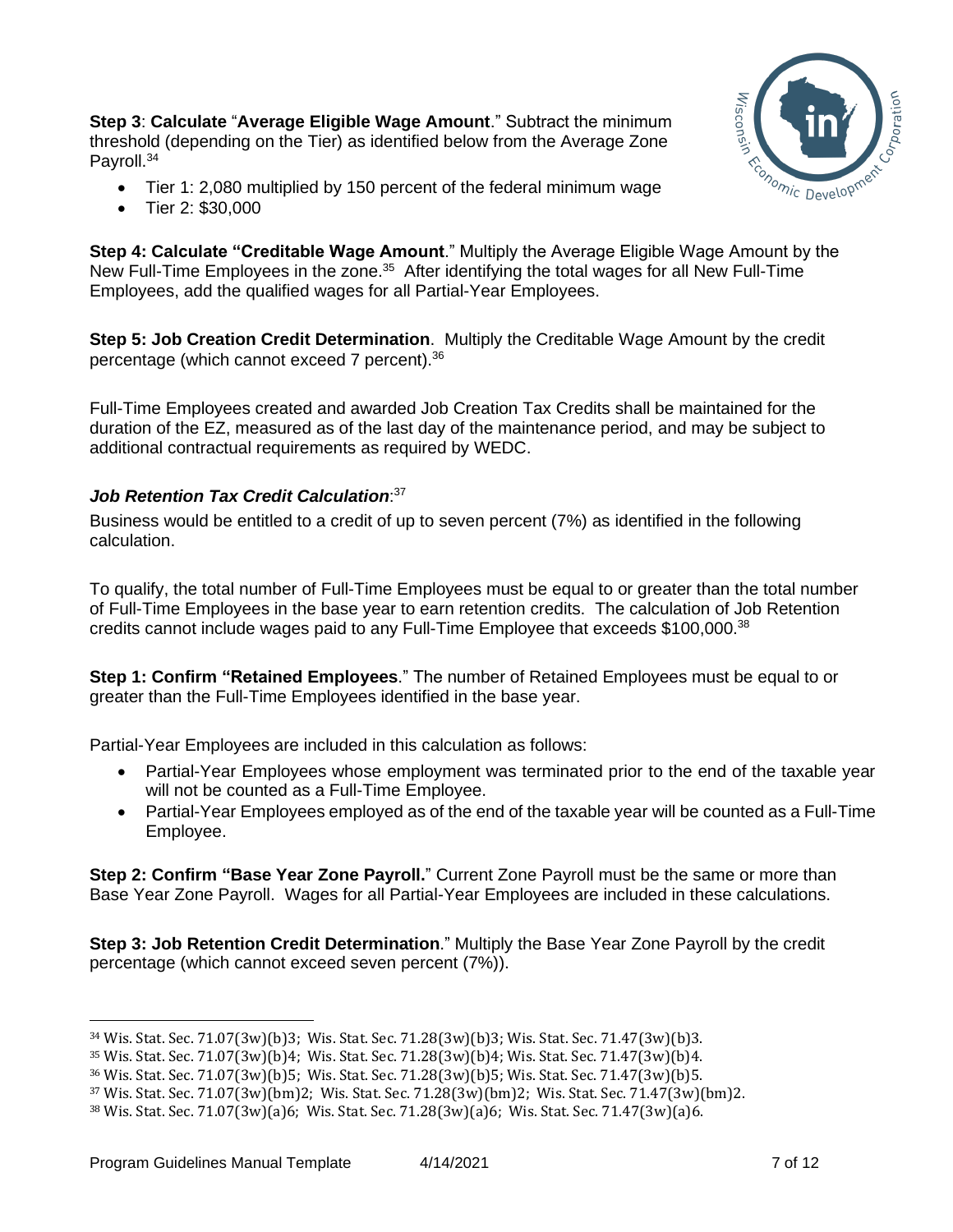Job retention credits may only be earned in years in which the Certified Business has maintained the number of Full-Time Employees employed in the Base Year and may only be earned for 5 consecutive taxable years.



#### *Training Tax Credit Calculation*: 39

Business would be entitled to a credit of up to 100% of the amount paid in a taxable year for any of the following activities:

- Upgrade or improve the job−related skills of any of the claimant's full−time employees;
- Train any of the claimant's full−time employees on the use of job−related new technologies; or
- Provide job−related training to any full−time employee whose employment with the claimant represents the employee's first full−time job.

This credit only applies to employees who work in an enterprise zone.

#### *Wisconsin Supply Chain Tax Credit Calculation*: 40

The amount of Tax Credits earned may equal up to 1% of the amount that the Certified Business will pay to purchase tangible personal property, items, property, or goods under s. 77.52(1)(b), (c), or (d), or services directly from Wisconsin vendors, as determined by WEDC, except that the Certified Business may not be awarded supply chain and capital investment Tax Credits for the same expenditures.

#### *Significant Capital Expenditure Tax Credit Calculation*: 41

Business entitled to up to 10 percent of the Certified Business' Significant Capital Expenditures.

Capital Expenditures are generally defined as depreciable, tangible assets such as land, buildings, and equipment. Credit will be allowed for both capital leases or purchased property.

Significant Capital Expenditures made for which Capital Investment Tax Credits are earned shall be maintained for the duration of the zone and may be subject to additional contractual requirements as required by WEDC.

#### **Eligibility to Claim:**

Certified Businesses will be required to submit documentation outlining the eligible activities, actual wages and expenditures to be awarded its designated EZ Tax Credits. WEDC may request additional information from the Certified Business.

WEDC will annually determine the amount of Tax Credits earned and able to be claimed by the Certified Business based on eligible activities, actual wages and expenditures pursuant to ss. 71.07 (3w), 71.28 (3w), or 71.47 (3w).<sup>42</sup>

WEDC will notify the Certified Business and the Department of Revenue of the amount eligible to be claimed against the Certified Business' taxes each year with a written verification of the Tax Credits

<sup>39</sup> Wis. Stat. Sec. 71.07(3w)(bm)1; Wis. Stat. Sec. 71.28(3w)(bm)1; Wis. Stat. Sec. 71.47(3w)(bm)1.

<sup>40</sup> Wis. Stat. Sec. 71.07(3w)(bm)4; Wis. Stat. Sec. 71.28(3w)(bm)4; Wis. Stat. Sec. 71.47(3w)(bm)4.

<sup>41</sup> Wis. Stat. Sec. 71.07(3w)(bm)3; Wis. Stat. Sec. 71.28(3w)(bm)3; Wis. Stat. Sec. 71.47(3w)(bm)3.

<sup>42</sup> Wis. Stat. Sec. 238.399(6)(f).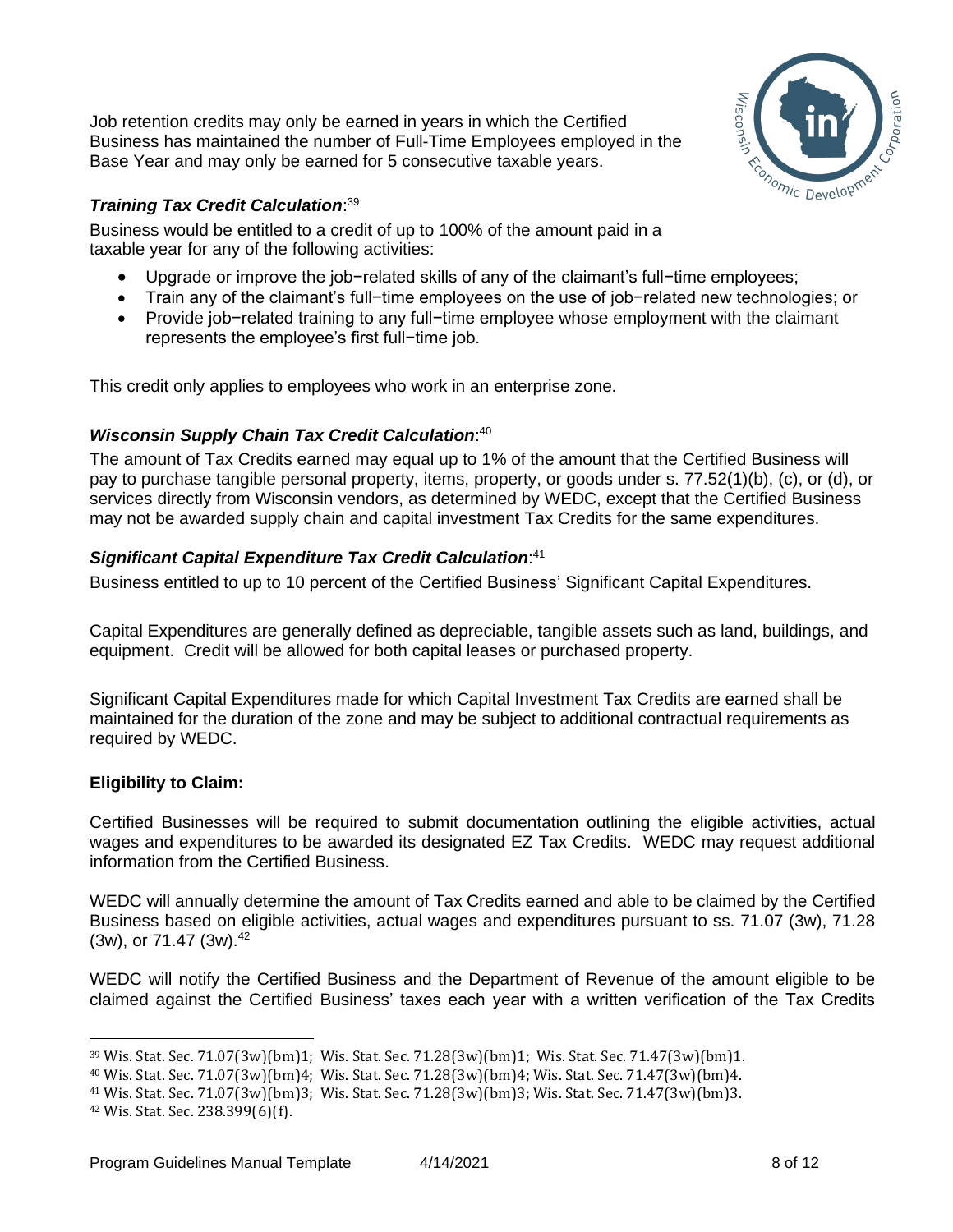earned.<sup>43</sup> A Certified Business must attach appropriate forms to its Wisconsin tax return submitted to the Department of Revenue to obtain the tax benefits. No person may file with the Department of Revenue for Tax Credits without the written verification of WEDC.<sup>44</sup>



Tax Credits are refundable and non-transferable. If the amount of Tax Credits approved for a tax year exceeds the amount of tax due for the tax year, the excess credit amount will be refunded to the Certified Business. 45

The corporation may require a business to repay any tax benefits the business claims for a year in which the business failed to maintain employment levels or a Significant Capital Investment in property required by its agreement. 46

# **Incentives and Available Funding (CY21):**

Subject to passive review by the Joint Committee on Finance<sup>47</sup>, WEDC may designate any number of Enterprise Zones in Wisconsin<sup>48</sup>. WEDC shall designate at least five (5) zones subject to population limits in a political subdivision.<sup>49</sup> Currently, WEDC has one (1) undesignated statutorily required zone available for a political subdivision with a population of 5,000 or less.

The incentives under this program are refundable Tax Credits according to the following stipulations:

EZ Job Creation Credit: A Tax Credit equal to no more than 7% of the net increase in EZ payroll from base in a Tier I county or municipality, less 150% times the Federal Minimum Wage per new, Full-Time Employee and up to \$100,000 per employee, or a 7% Tax Credit against the lesser of the net increase in state payroll and EZ payroll from base in a Tier II county or municipality, less \$30,000 per new, Full-Time Employee and up to \$100,000 per employee. Calculations are relative to a base year which is fixed as the year before the EZ takes effect. This benefit may be awarded for up to 12 years.

EZ Job Retention Credit: A Tax Credit equal to no more than 7% of the taxpayer's EZ payroll in a Tier I county or municipality that is paid to full-time employees who earn more than 150% times the Federal Minimum Wage, but less than \$100,000, in annual wages, less the amount paid to new full-time employees, or no more than 7% of the taxpayer's EZ payroll in a Tier II county or municipality that is paid to full-time employees who earn more than \$30,000, but less than \$100,000, in annual wages, less the amount paid to new full-time employees. This benefit may be awarded for no more than five consecutive years.

Training Credit: The amount of Tax Credits for training for a Certified Business may equal up to 100% of the total eligible training costs.

- Amount paid to upgrade or improve skills of full-time employees
- Amount paid to train any full-time employees on new technology
- Amount paid to train full-time employees who are in their first full-time job

<sup>43</sup> Wis. Stat. Sec. 238.399(6)(e).

<sup>44</sup> Wis. Stat. Sec. 71.07(3w)(c)3; Wis. Stat. Sec. 71.28(3w)(c)3; Wis. Stat. Sec. 71.47(3w)(c)3.

<sup>45</sup> Wis. Stat. Sec. 71.07(3w)(c); Wis. Stat. Sec. 71.28(3w)(c); Wis. Stat. Sec. 71.47(3w)(c).

<sup>46</sup> Wis. Stat. Sec. 238.399(6)(d).

<sup>47</sup> Wis. Stat. Sec. 238.399(3)(am).

<sup>48</sup> Wis. Stat. Sec. 238.399(3)(a).

<sup>49</sup> Wis. Stat. Sec. 238.399(3)(d).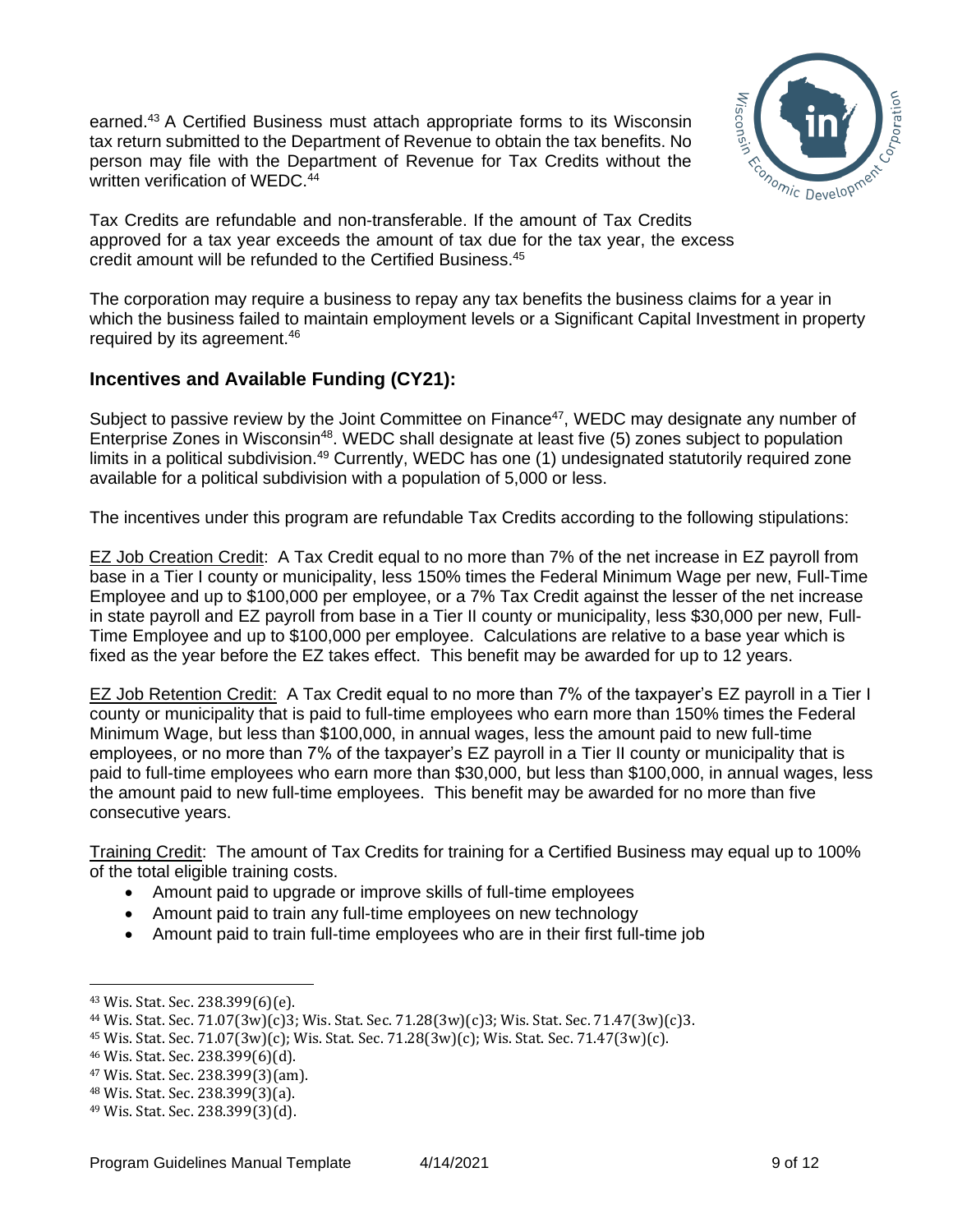Investment Credit: The business may also claim up to 10% of its Significant Capital Expenditures. This benefit may be awarded for up to 12 years.



Wisconsin Supply Chain Credit: The business may also claim up to 1% of the amount it paid to purchase tangible personal property, items, property, goods or services from Wisconsin vendors. Businesses may not claim the Wisconsin Supply Chain Credit and the Investment Credit for the same expenditures. This benefit may be awarded for up to 12 years.

## **Activities and Expected Outcomes:**

Assist 3 businesses to support the creation of 500 jobs, retention of 800 jobs, and achieve a 10:1 leverage of other investment.

# **Performance Reporting:**

Recipients will be required to annually submit a performance report documenting capital investment, job creation, job retention, as well as any other contract deliverable.

WEDC annually selects awards on a sample basis for an audit. All backup to the performance report is required to be maintained for the life of the award.

WEDC may impose additional reporting requirements to evaluate project performance and to ensure compliance with contract deliverables.

#### **Application and Awards Process:**

The EZ program has a continuous application process. Applicants for the EZ program should complete an application through an Account Manager. The completed application will be assigned to an underwriter and go through the award review process.

For more information on application review, internal process, and award distribution, please refer to WEDC's award administration policies and procedures.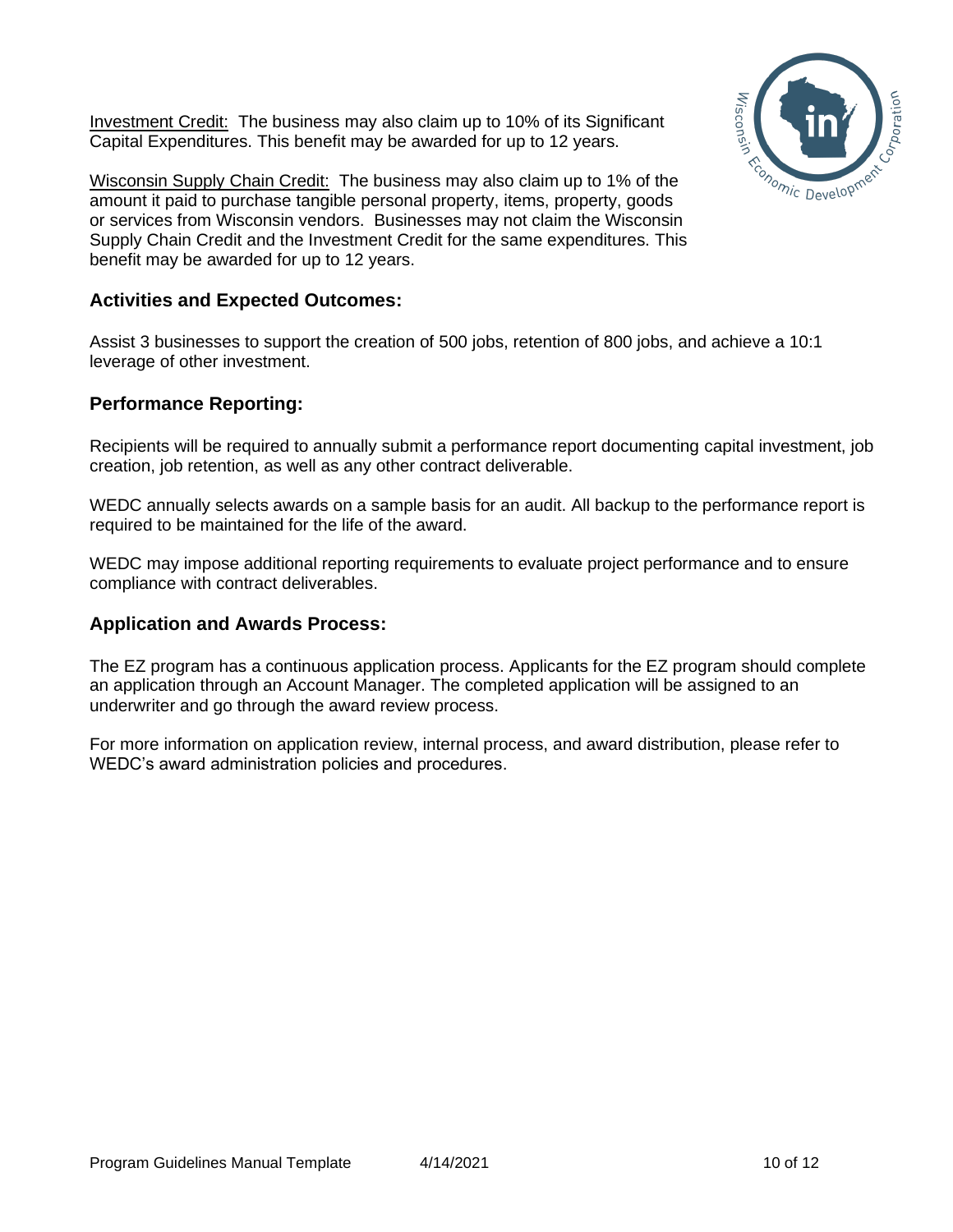

| <b>Effective Date</b> | <b>Description of Change</b>                                                                                                                                                        |  |  |  |
|-----------------------|-------------------------------------------------------------------------------------------------------------------------------------------------------------------------------------|--|--|--|
| 7/1/2017              | Added "Base Year" and "Zone Payroll" definitions to clarify eligibility<br>requirements                                                                                             |  |  |  |
| 7/1/2017              | Clarified definition of "Full-Time Employee" to reflect standard WEDC contract<br>language                                                                                          |  |  |  |
| 7/1/2017              | Eliminated redundant language related to benefits offered by the business                                                                                                           |  |  |  |
| 7/1/2017              | Added statutory references to clarify business certification requirements                                                                                                           |  |  |  |
| 7/1/2017              | Added statutory references to calculation of tax credits to clarify methodology<br>used for eligible activities                                                                     |  |  |  |
| 7/1/2017              | Added statutory references to verification of tax credits to clarify the required<br>documentation                                                                                  |  |  |  |
| 9/18/2017             | Added "Financial Services Technology Corporate Headquarters Retention<br>Addendum" per the statutory revisions in 2017 Act 58 (approved 9/28/2017)                                  |  |  |  |
| 9/23/2017             | Pursuant to 2017 Act 59, WEDC may reuse expired or revoked zones                                                                                                                    |  |  |  |
| 11/7/2017             | Added and clarified some definitions                                                                                                                                                |  |  |  |
| 12/16/2018            | Pursuant to 2017 Wisconsin Act 369, eliminated statutory cap on zone<br>designations and clarified new designations may be subject to approval by the<br>Joint Committee on Finance |  |  |  |
| 7/1/2019              | Added statutory citations; clarified duration of maintenance period; clarified<br>performance reporting requirements                                                                |  |  |  |
| 4/20/2021             | Aligned program guidelines with the calendar year                                                                                                                                   |  |  |  |